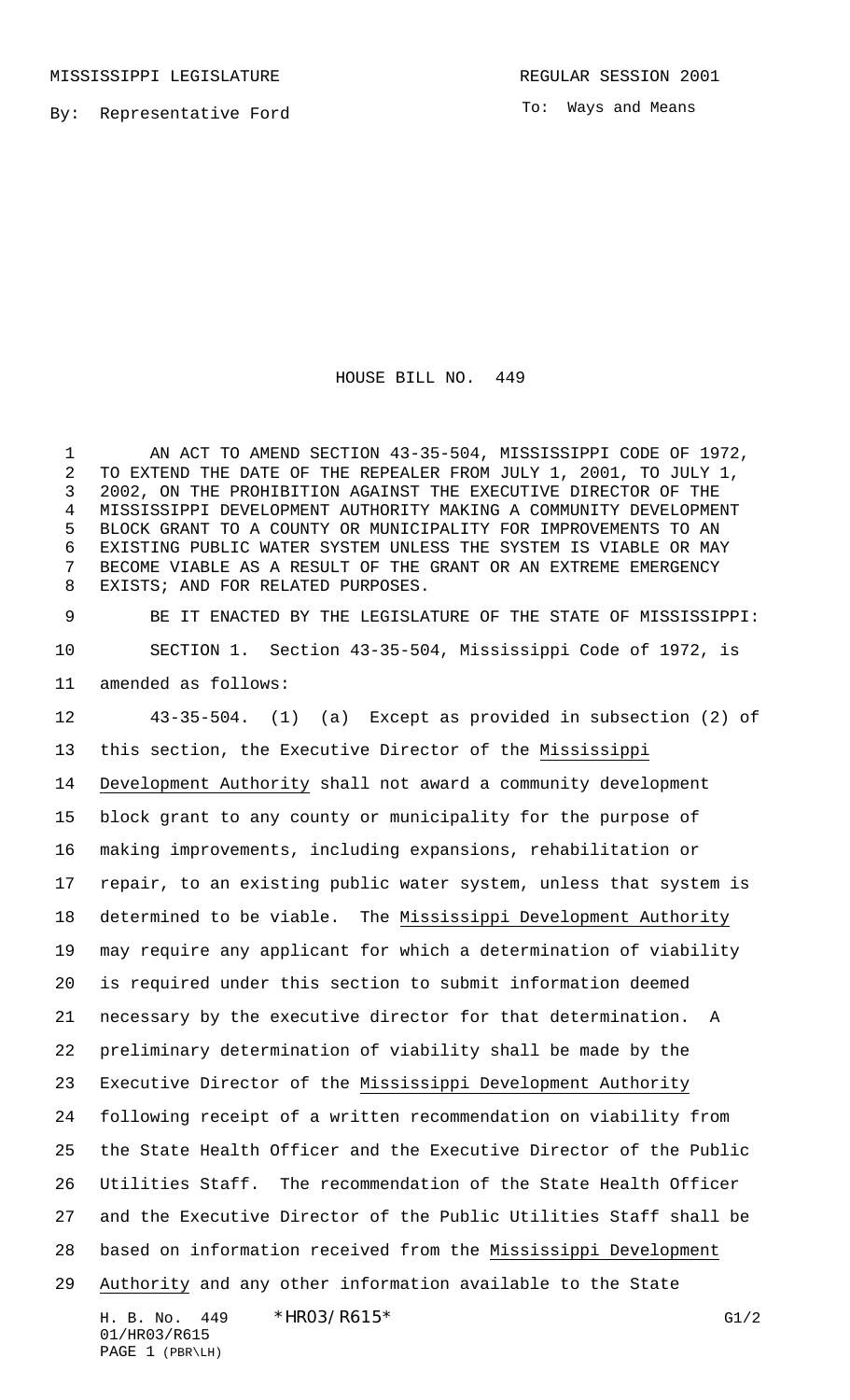Department of Health or Public Utilities Staff, as applicable. The State Department of Health and the Public Utilities Staff shall assist the Mississippi Development Authority in developing appropriate forms as required for implementation of this section.

 (b) Within five (5) days following a preliminary determination that a public water system is not viable by the Executive Director of the Mississippi Development Authority, the executive director shall provide written notice by certified mail, return receipt requested to the owner or president of the board of the system and the governing authority of the applicant. The notice shall contain the reasons for the determination of nonviability. The owner or president of the board of the system may appeal the preliminary determination to the Executive Director 43 of the Mississippi Development Authority, who shall make a final determination.

 (2) The Executive Director of the Mississippi Development Authority may award a community development block grant to any county or municipality for the purpose of making improvements, including expansions, rehabilitation or repair, to an existing public water system, if after receipt of a written recommendation from the State Health Officer and the Executive Director of the Public Utilities Staff, the Executive Director of the Mississippi Development Authority makes a final determination that the public water system may become viable as the result of the grant award. 54 The Executive Director of the Mississippi Development Authority may also award a grant if an extreme emergency exists. In making a grant award, the Executive Director of the Mississippi Development Authority may impose any conditions on the grant deemed necessary after consultation with the State Health Officer and the Executive Director of the Public Utilities Staff, including, but not limited to, interconnection with another existing system or satellite or contract management.

H. B. No. 449 \* HRO3/R615\* 01/HR03/R615 PAGE 2 (PBR\LH)